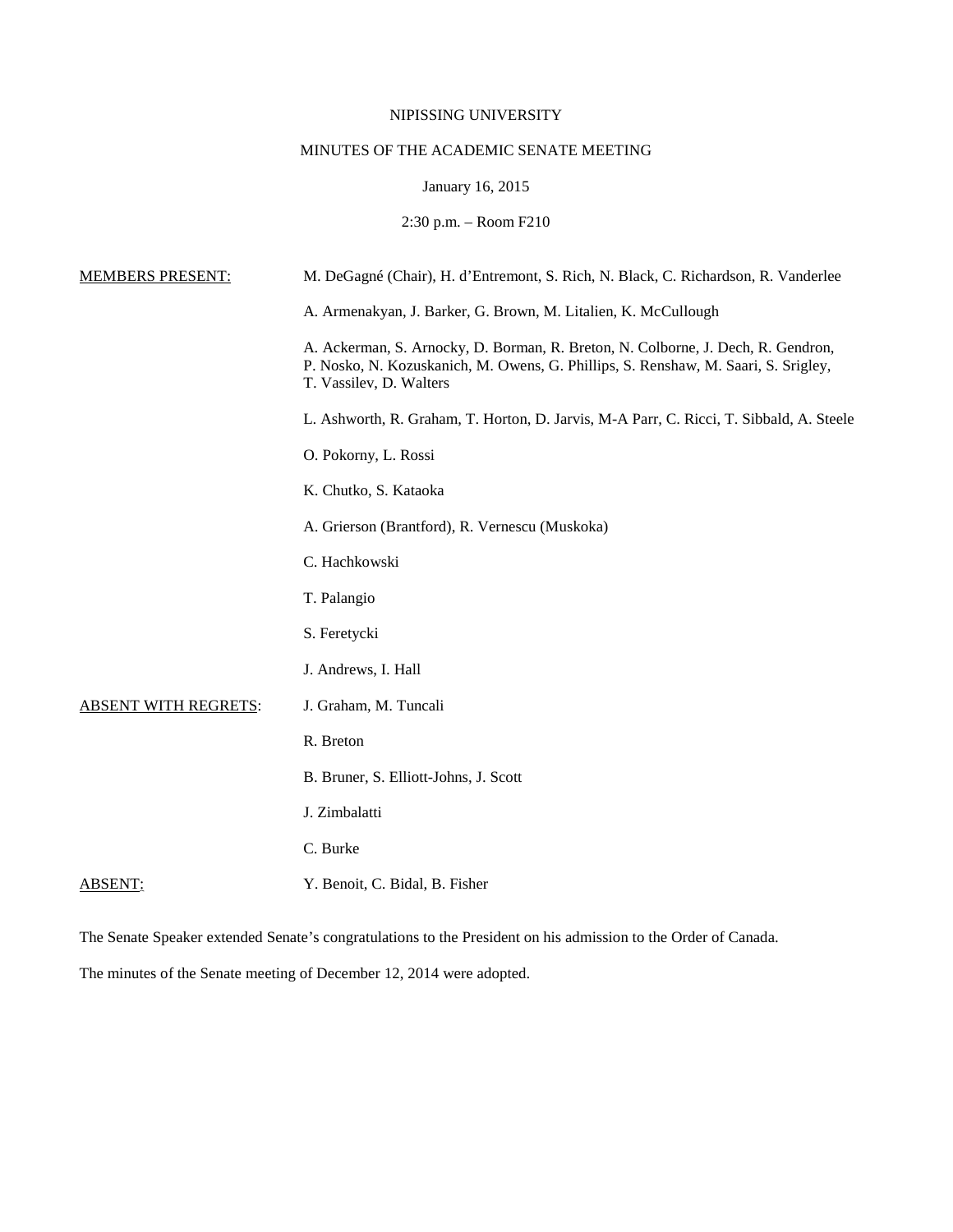#### QUESTION PERIOD

A question was raised about the discontinuation of the Brantford campus and the reason behind the decision. The President and Vice-Chancellor noted that a number of issues were considered before the final decision was made. The partnership with Wilfrid Laurier University (WLU) had resulted in a healthy and popular program that did generate some profit for Nipissing. However, with the new funding polices in place for teacher education, profitability would dramatically decrease. Nipissing and WLU took their case to MTCU, but the government would not reconsider any enhanced funding. The President indicated that he did not want the education spaces in Brantford to compromise the spaces in North Bay. Another town hall meeting was held with faculty, staff and students on Thursday January 15, 2015.

In response to a question concerning the impact of closing Brantford on graduate students in the MEd program, the Provost noted that the courses are all offered online.

There was a question as to whether there are any changes to the number of cuts to OPSEU members as a result of the promising early enrolment data and if there is any reconsideration of the number of anticipated cuts in light of this. The Provost responded that though the cuts would be less than at the senior administrative level, the number of cuts will remain the same. He acknowledged the contribution that OPSEU members make to the NU family as well as all other employee groups.

As to the timeline for the LTA cuts, the issue is currently under discussion with the Dean and the Provost noted he anticipated decisions would be made in the next couple of weeks.

### REPORTS of STANDING COMMITTEES and FACULTY or UNIVERSITY COUNCILS

### **Senate Executive Committee**

MOTION 1: Moved by M. DeGagne, seconded by G. Phillips that the Report of the Senate Executive Committee dated January 8, 2015. CARRIED

#### **Undergraduate Studies Committee**

#### December 11, 2014 Report

MOTION 2: Moved by R. Vanderlee, seconded by G. Brown that the Report of the Undergraduate Studies Committee dated December 11, 2014 be received. CARRIED

#### **School of Criminology and Criminal Justice**

- MOTION 3: Moved by R. Vanderlee, seconded by G. brown that Senate approve the Minor in Legal Studies, as outlined in the attached document. CARRIED
- MOTION 4: Moved by R. Vanderlee, seconded by N. Black that Senate approve MOTIONS 5-10 as outlined:
	- MOTION 5: That the course prerequisites for CJRS 4006 Issues in Forensic Mental Health be changed

From: CRJS1087 and CRJS2086<br>To: CRJS 2106 (Psychology and CRJS 2106 (Psychology and the Law) or CRJS3106 (Forensic Psychology I).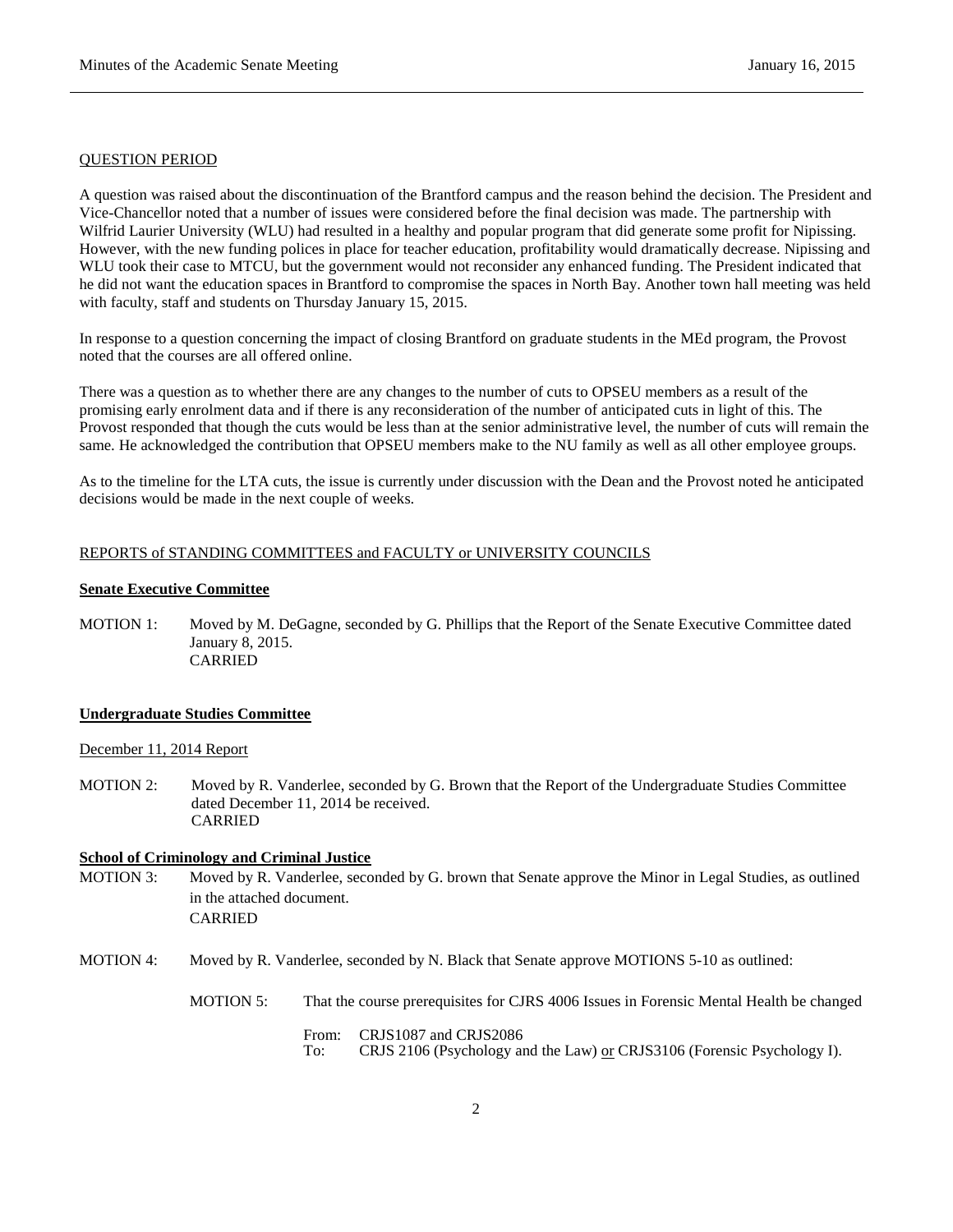- MOTION 6: That the course format for CRJS 4006 Issues in Forensic Mental Health be changed from "3 hours of lecture per week" to "3 hours of seminar per week".
- MOTION 7: That Senate approve the following CRJS course description changes:

### CRJS3086 Law and Society

- From: This course investigates the socio-historical origins of law, and the development of the Canadian legal system. Sociological theories of law and the functions of law in society are examined in depth. The empirical methods that sociologists use to study law are surveyed. How and why laws are made, and the organization and administration of law, both public and private, are examined, and the role of law as both an agent of social change and as a response to social change is analyzed. This course may be credited towards Sociology and Social Welfare & Social Development.
	- To: Students investigate the role of law in social control and how this changes over time and across different cultures. Sociological theories of law are examined in depth, including the functions of law, cultural sources of law and law as an instrument of power and inequality. This course may be credited towards Sociology. This course may be credited towards Social Welfare and Social Development.

#### CRJS 4347 Applied Criminological Theory

- From: In this course students will have the opportunity to examine the application of criminological theories to specific areas of the criminal justice system. This will be accomplished through contributions and practical examples offered by faculty as well as experts in the field.
- To: In this course students examine the application of theory to the operation of the criminal justice system. Where possible this is supplemented by presentations from experts in the field."

### CRJS3087 Society, Law and Social Change

- From: This course continues the examination of the development and role of law as both an agent of social change and as a response to social change. Key issues in the sociology of law and the social change/development process are examined, including law and the modern family, the changing status and role of women in law, First Nations peoples, personal privacy, growth of administrative law, electronic transmissions and the law, tort law and national security are examined in depth. The course focuses on Canadian law and examples. This course may be credited towards Sociology and Social Welfare & Social Development.
- To: Students will apply social theory to specific issues in law. Issues may include, for example, such topics as prostitution, surveillance and security, equality rights, drug laws and gambling. This course may be credited towards Sociology and Social Welfare & Social Development.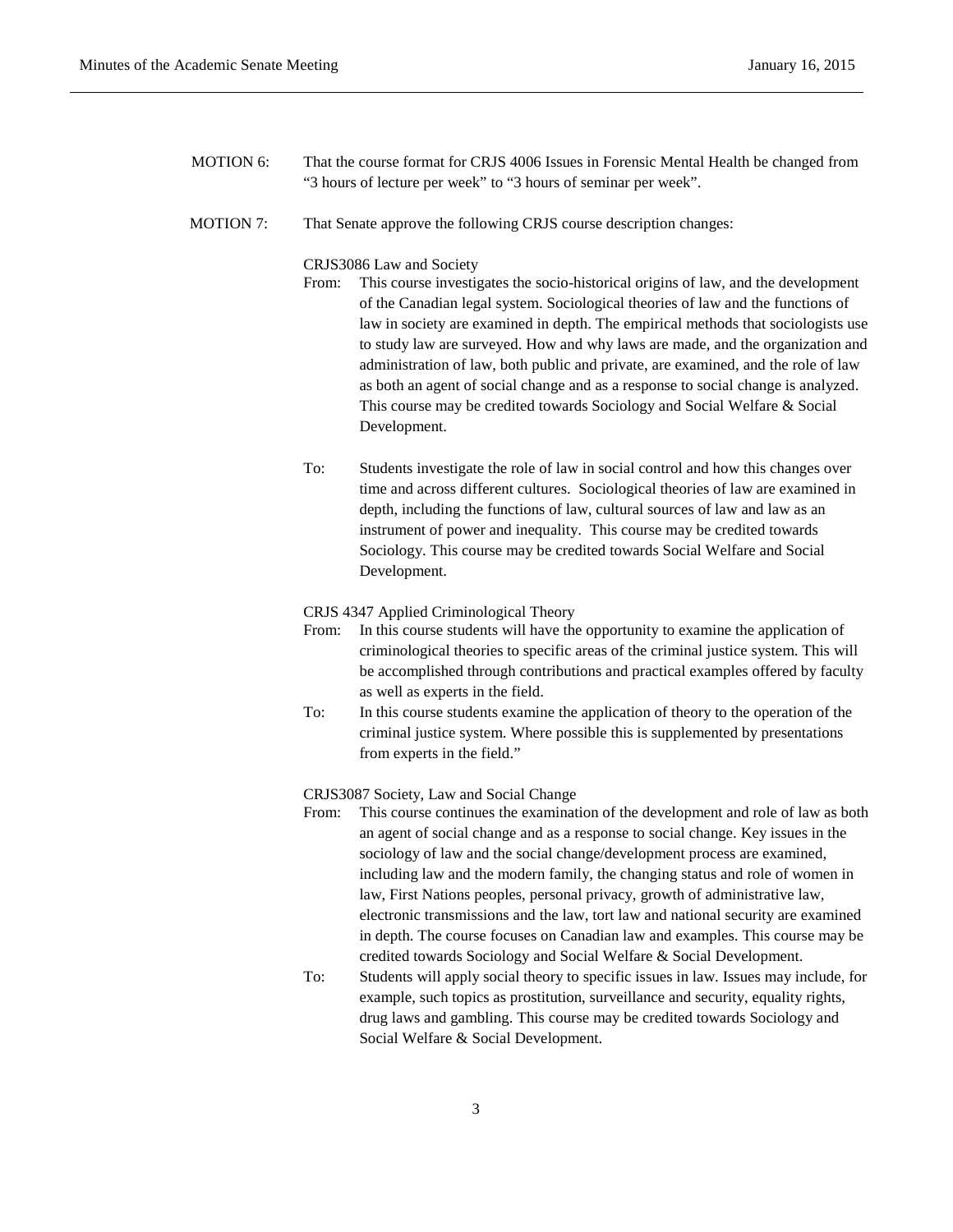### CRJS 4467 Advanced Criminological Theory

- From: This course will build on the introductory material covered in [CRJS 2086/](http://www.nipissingu.ca/calendar/Pages/Course.aspx?CourseName=CRJS-2086&back=%2fcalendar%2fPages%2fCourse.aspx)SOCI 2086. The research and writing of the major figures in contemporary criminology and criminal justice will be examined and discussed. Application of contemporary theories and research to the analysis of the functioning of the major elements of the criminal justice enterprise, the police, the courts and corrections, will be emphasized. Selected topics, including the treatment of women, young offenders and First Nations peoples in the justice system, will be examined.
- To: Students in this advanced seminar class will build on the introductory material covered in CRJS 2086. The major criminological theories are reviewed, and the underlying assumptions and empirical evidence of each theory are critically evaluated and discussed. Students will examine how the dominant criminological theories have developed and changed over time, and ends by examining contemporary trends in criminological theorizing.
- MOTION 8: That Senate approve that the course name for CRJS3087 Society, Law and Social Change be changed to CRJS3087 Law & Society II.
- MOTION 9: That Senate approve that CRJS4467 Advanced Criminological Theory be "restricted to students who have fourth year standing in the criminology stream of the criminal justice program."
- MOTION 10: That Senate approve that the course format for CRJS4467 Advanced Criminological Theory be changed from "3 hours of lecture per week" to "3 hours of seminar per week". CARRIED

### **Classical Studies**

- MOTION 11: Moved by R. Vanderlee, seconded by R. Gendron that Senate approve the addition of the following courses to Classical Studies as outlined:
	- CLAS 2207 Medicine, Science, and Technology in the Ancient World
	- CLAS3126 Advanced Ancient Greek I: Prose
	- CLAS3127 Advanced Ancient Greek II: Poetry
	- CLAS3067 Religious Conflict in the Ancient World CARRIED

#### **English**

- MOTION 12: Moved by R. Vanderlee, seconded by G. Phillips that Senate approve MOTIONS 13 17 as outlined:
	- MOTION 13: The addition of DIGI2405 Digital Lives: Studies in Media, Culture and Communication, with a revision to the course description.
	- MOTION 14: That DIGI/ENGL2305 be banked.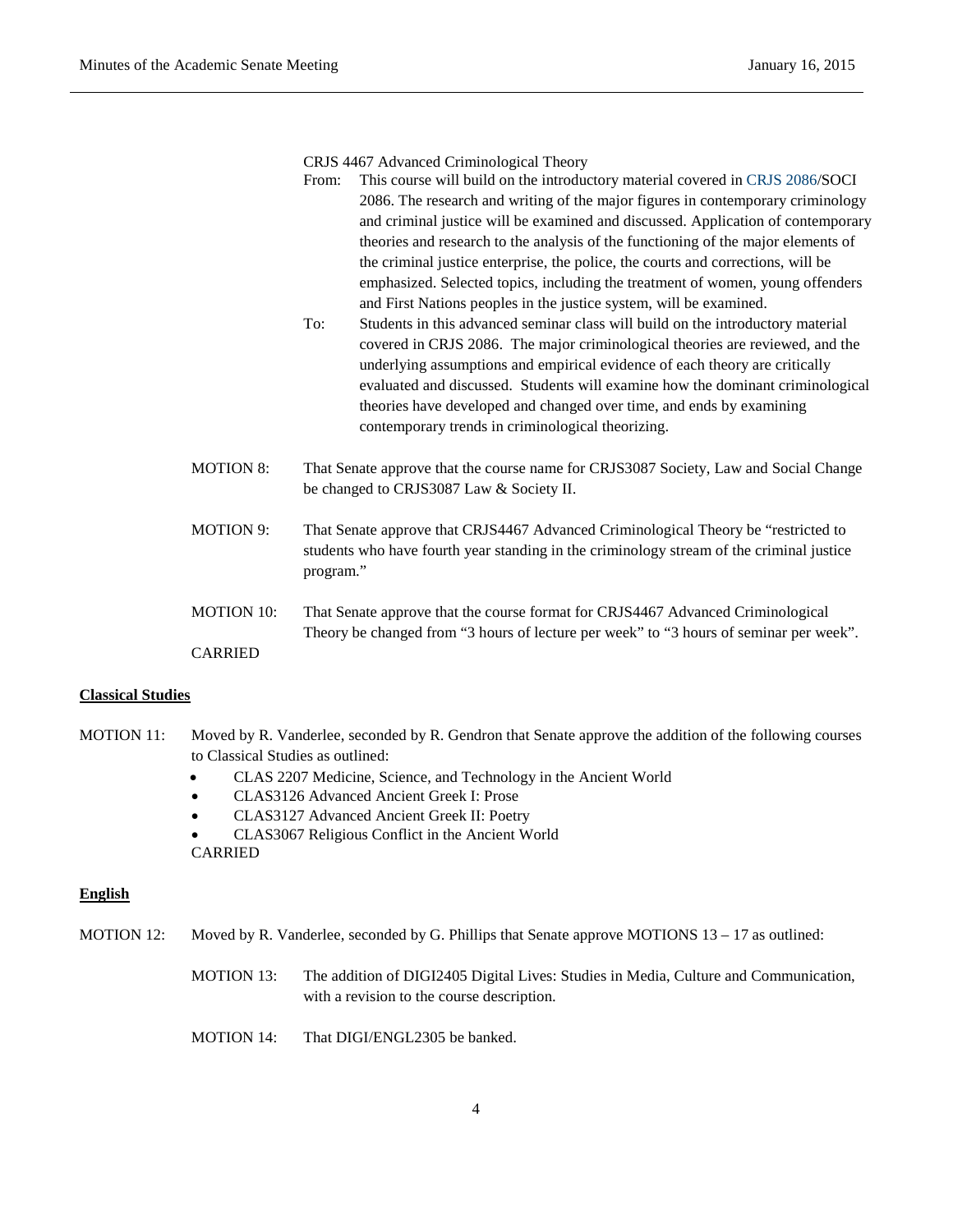| <b>MOTION 15:</b>            | Pre-requisites for the following courses ENGL3036, DIGI/ENGL3047, ENGL3127,<br>ENGL3606, ENGL3617, ENGL3126, ENGL3127 be changed to read: "Prerequisite: Six<br>credits from the following group: ENGL 2006, ENGL2007, ENGL2255, ENGL2265,<br>DIGI/ENGL2305, DIGI2405." |
|------------------------------|-------------------------------------------------------------------------------------------------------------------------------------------------------------------------------------------------------------------------------------------------------------------------|
| MOTION 16:                   | The addition of the new course ENGL2011 Short Stories: Snapshots of Life.                                                                                                                                                                                               |
| MOTION 17:<br><b>CARRIED</b> | The addition of a Minor in Media, Culture and Communications.                                                                                                                                                                                                           |

### **Fine and Performing Arts**

MOTION 18: Moved by R. Vanderlee, seconded by G. McCann that Senate approve MOTIONS 19 – 21 as outlined:

MOTION 19: Course description changes to the following FAVA courses:

- **FAVA 1206 Art History I** 
	- **FAVA 1207 Art History II**
	- **FAVA 1026 Art Fundamentals I**
	- FAVA1027 Art Fundamentals II
	- FAVA2006 Drawing
	- FAVA2007 Drawing II
	- FAVA2026 Painting I
	- FAVA2027 Painting II
	- FAVA2046 Sculpture I
	- FAVA4125 Directed Studio Research and Professional Practice

.

MOTION 20: Course title changes to the following FAVA courses:

- FAVA1026 Arts Fundamentals I to Studio Foundations
- FAVA1027 Arts Fundamentals II to Contemporary Studio Practice
- FAVA2006 Drawing I to Observational Drawing
- FAVA2007 Drawing II to Expressive Drawing
- FAVA2026 Painting I to Painting: Historical Methods and Materials
- FAVA2027 Painting II to Painting: Contemporary Methods and Materials
- FAVA2046 Sculpture I to Sculpture: Modelling and Replication
- FAVA3056 Advanced Painting I to Advanced Painting
- .

#### MOTION 21: Prerequisite changes to the following FAVA courses:

- FAVA1207 Art History From: FAVA1206 Art History I
	- To: no prerequisite
- FAVA1027 Contemporary Studio Practice From: FAVA1206 Arts Fundamentals II To: no prerequisite

# CARRIED

### **Gender Equality and Social Justice**

MOTION 22 Move by R. Vanderlee, seconded by G. McCann that Senate approve the revised course description for GEND3306 Ideas of Power as outlined: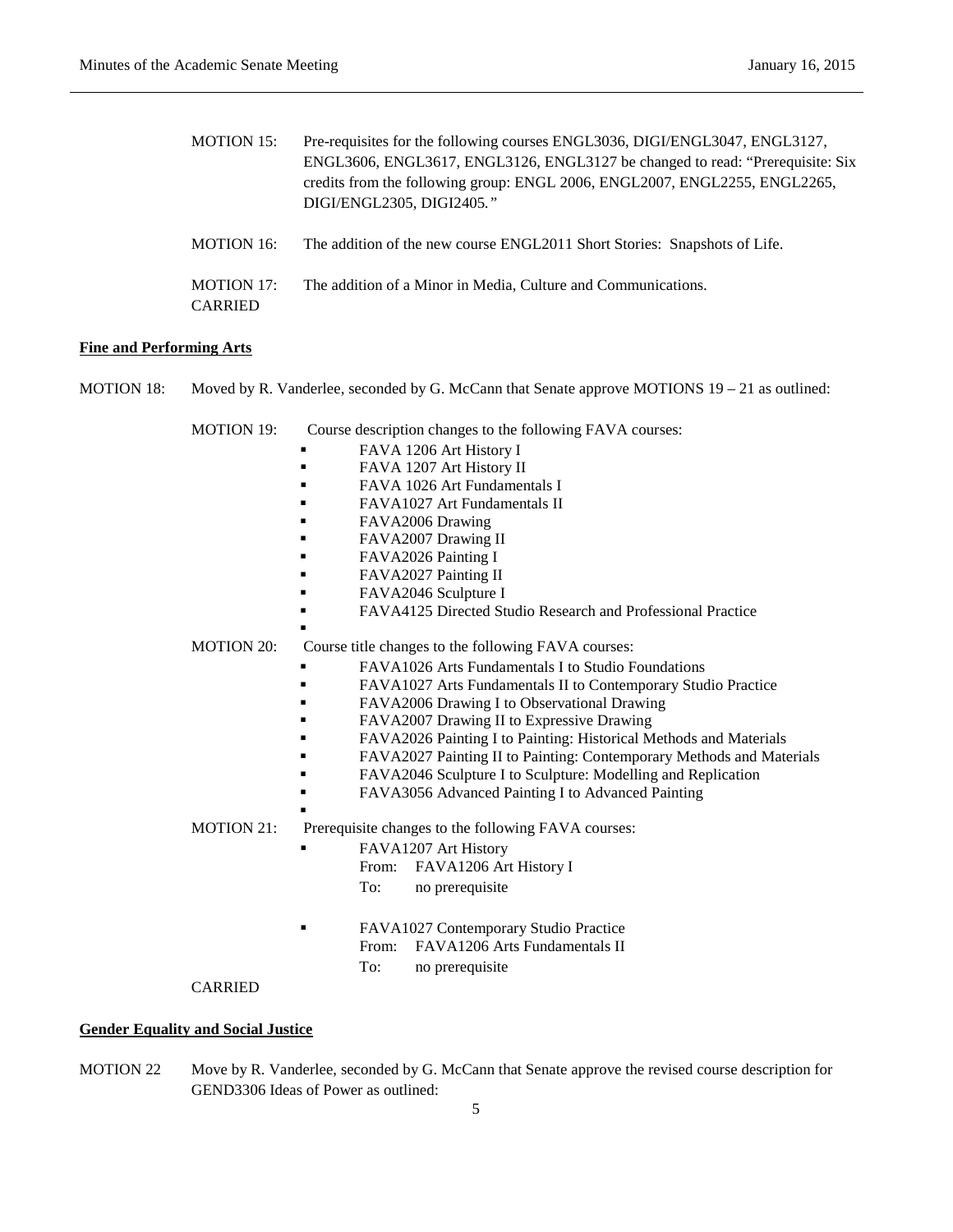#### From:

This course provides a broad historical examination of theories and perspectives of power, sexual difference, and gender equality. We will trace the relationship between the history of ideas and significant social events and revolutionary political activism that have taken place over the centuries. Our overview will include consideration of mainstream theoretical traditions, such as humanism, liberalism, socialism, and psychoanalysis, and their implications in the theory and development of race, class and gender analysis, feminist theories and perspectives, and social justice

### To:

Power is everywhere. It is in the relationships we have, the clothes we buy and the pets we keep, not just the party we vote for. It is in the colour of our skin, the performance of our gender, and the work we do. Ideas of power—the really powerful ones—are often invisible. Students will focus on making visible what the powers-that-be would prefer to keep hidden. Students will examine ideas of power around sex and gender, colonization in the past and present, wealth and poverty, law and justice, to name only a few CARRIED

## **History**

MOTION 23: That Senate approve MOTIONS 24 – 27 as outlined:

- MOTION 24: The deletion of the following HIST courses:
	- **HIST1017 Introduction to Genocide**
	- HIST1007 Introduction to Historical Studies
- MOTION 25: The addition of the following HIST courses:
	- **HIST1007** The Second World War
	- HIST1106 Introduction to Historical Studies
	- **HIST1107 Introduction to Historical Studies**
	- HIST1206 Introduction to Genocide<br>■ HIST2336 The Viet Nam War
	- HIST2336 The Viet Nam War
	- **HIST4607 Special Topics**
	- **HIST4617 Special Topics**
	- HIST4627 Special Topics
	- HIST4817 The Third Reich
- MOTION 26: The modification of prerequisite requirements for all 4000-level history courses to "Any 84 credits completed in an Honours Specialization degree."
- MOTION 27: The title change of HIST 3136 from Selected Topics in Women's History to Selected Topics in Women's and Gender History.

CARRIED

# **Political Science**

MOTION 28: Move by R. Vanderlee, seconded by D. Borman that Senate approve the addition of the following POLI courses as outlined in the attached document:

- POLI2607 On Conflict Resolution
	- POLI2316 Negotiating International Agreements

#### CARRIED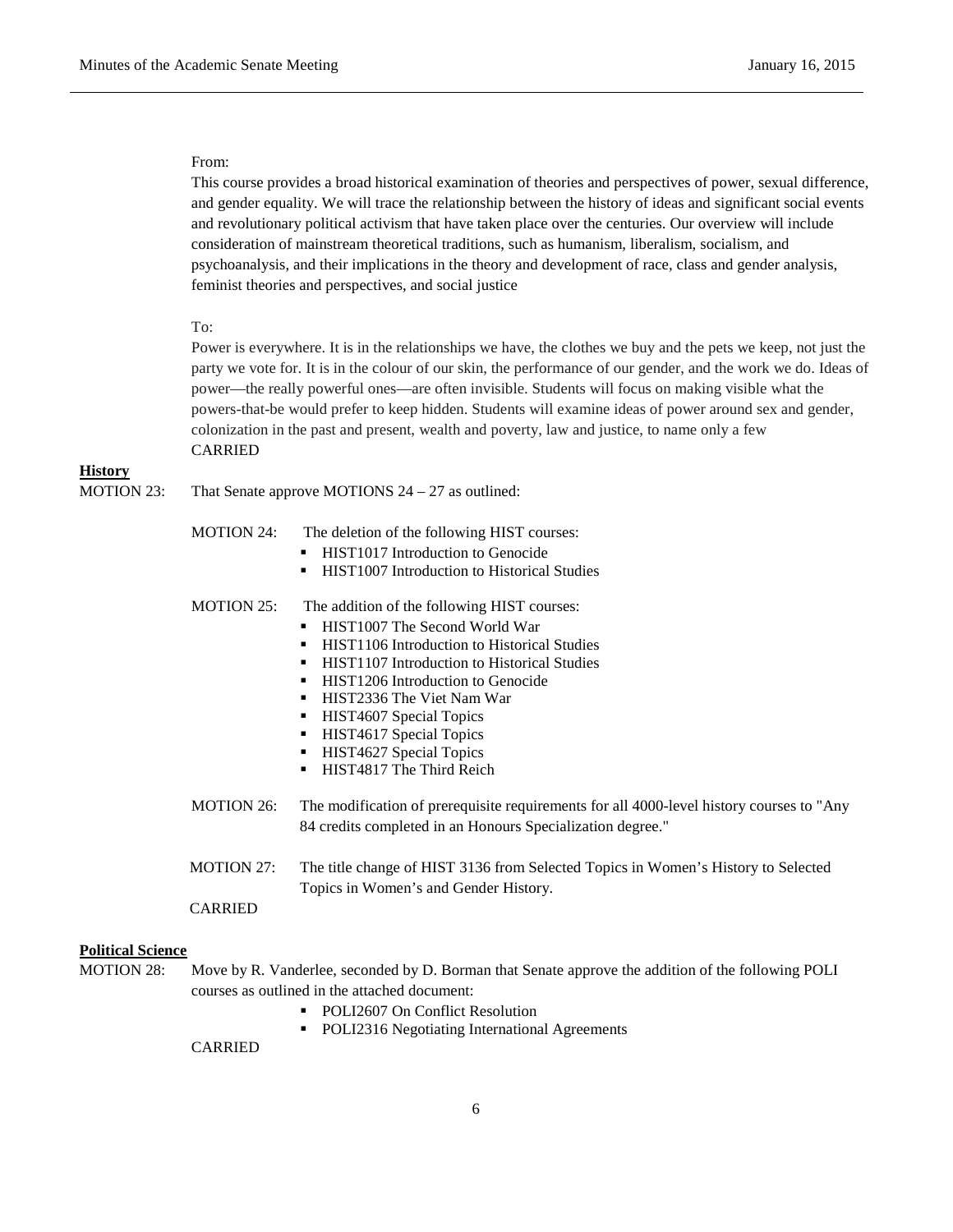### **University Success**

MOTION 27: Moved by R. Vanderlee, seconded by G. Brown that Senate approve the addition of UNIV3006 Experiential Learning for Arts and Science Students as outlined. CARRIED

#### **Bachelor of Physical and Health Education**

MOTION 29: Moved by R. Vanderlee, seconded by R. Gendron that Senate approve MOTIONS 30 and 31 as outlined:

MOTION 30: The deletion of PHED3036 Exercise Management for Persons with Chronic Diseases MOTION 31: The addition PHED4136 Exercise Management for Persons with Chronic Diseases as outlined in the attached document. CARRIED

### **Banked Courses**

MOTION 32: That Senate approve that the list of courses outlined in the attached document be deleted from the Academic Calendar. REFERRED BACK TO THE UNDEGRADUATE STUDIES COMMITTEE

#### • **December 18, 2014 Report**

MOTION 33: Moved by R. Vanderlee, seconded by A. Ackerman that the Report of the Undergraduate Studies Committee dated December 18, 2014 be received. CARRIED

## **Biology and Chemistry**

- MOTION 34**:** Moved by R. Vanderlee, seconded by M. Saari that Senate approve MOTIONS 35 38 as follows:
	- MOTION 35: The addition of CHEM1991 Chemistry Essentials for Non-scientists**.**

MOTION 36: That Senate cross-coding and removed the cross-listing of the following courses:

- BIOL2206 Introduction to Biochemistry with CHEM2207
- BIOL3306 Enzymology with CHEM3306 Enzymology
- BIOL4347 Chemistry in the Life Sciences with CHEM4347
- MOTION 37: The unbanking of BIOL3397 Introductory Soil Science.

#### **Non-substantive changes:**

The revision of the course description for BIOL4706 Literature Research and Seminar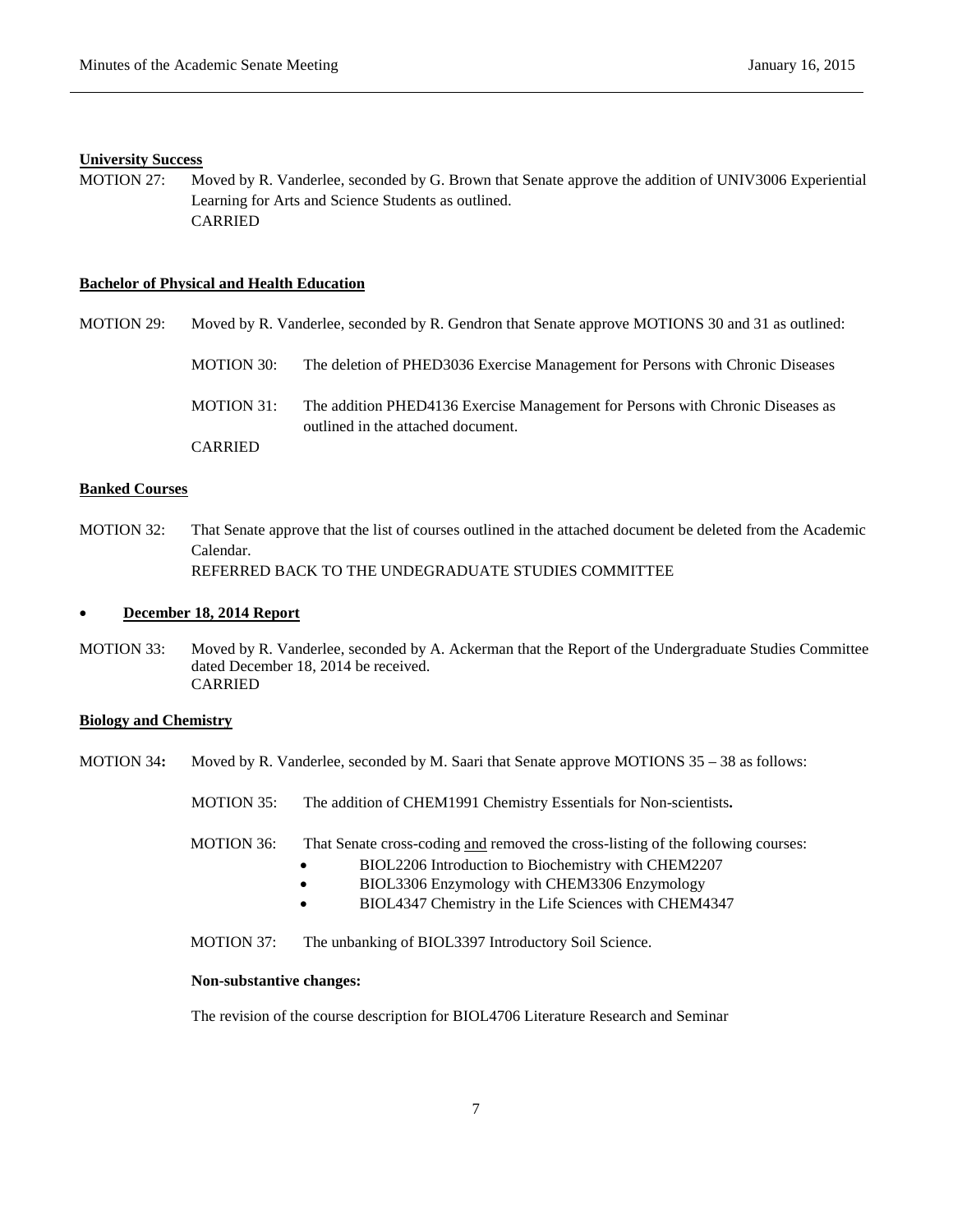- From: This course is an intensive study of scientific literature related to the topic of the honours thesis. Credit is based on writing assignments and seminars. A wide range of topics is available. Emphasis is placed on the development of specific hypotheses.
- To: This course is a companion course to the Honours Thesis that supports an intensive exploration of the published scientific literature related to the thesis research topic. Credit is based on writing assignments and seminar presentations. Emphasis is placed on a review of relevant background literature and the development of specific hypotheses.

The revision of the course description for BIOL4607 Environmental Biology Seminar

- From: In this seminar course, students will critically topics in environmental biology and ecology from the current research literature and present seminars on their preliminary honours thesis results as well as topics outside their thesis area.
- To: In this seminar course, students will critically evaluate and present seminars on topics in environmental biology and ecology from the current research literature. Topics will vary from yearto-year.
- MOTION 38: The course title change, restrictions and descriptions of BIOL1011 Introduction to Molecular and Cell Biology for Nursing and Physical Health Education. CARRIED

OPPOSED – Senator Walters

- MOTION 39: That Senate approve the addition of a Minor in Environmental Science, as outlined. WITHDRAWN
- MOTION 40: That Senate approve the Honours Specialization and Specialization in Environmental Biology and Technology, as outlined. CARRIED

#### **Computer Science and Mathematics**

MOTION 41**:** Moved by R. Vanderlee, seconded by T. Vassilev that Senate approve that the number of contact hours for COSC1757 Digital Systems be changed from three hours of lectures per week to three hours of lectures and one hour of lab per week. CARRIED

### **Fine Arts**

- MOTION 42**:** Moved by R. Vanderlee, seconded by A. Ackerman that Senate consider MOTIONS 43 52 as outlined.
	- MOTION 43: The course description for FAVA2236 Modern Art and Design History I From: A comprehensive survey of the major arts and design movements in Europe and North America from the nineteenth to the early twentieth century. Explores the development of art and design theory and practice in the context of the rapid changes taking place in the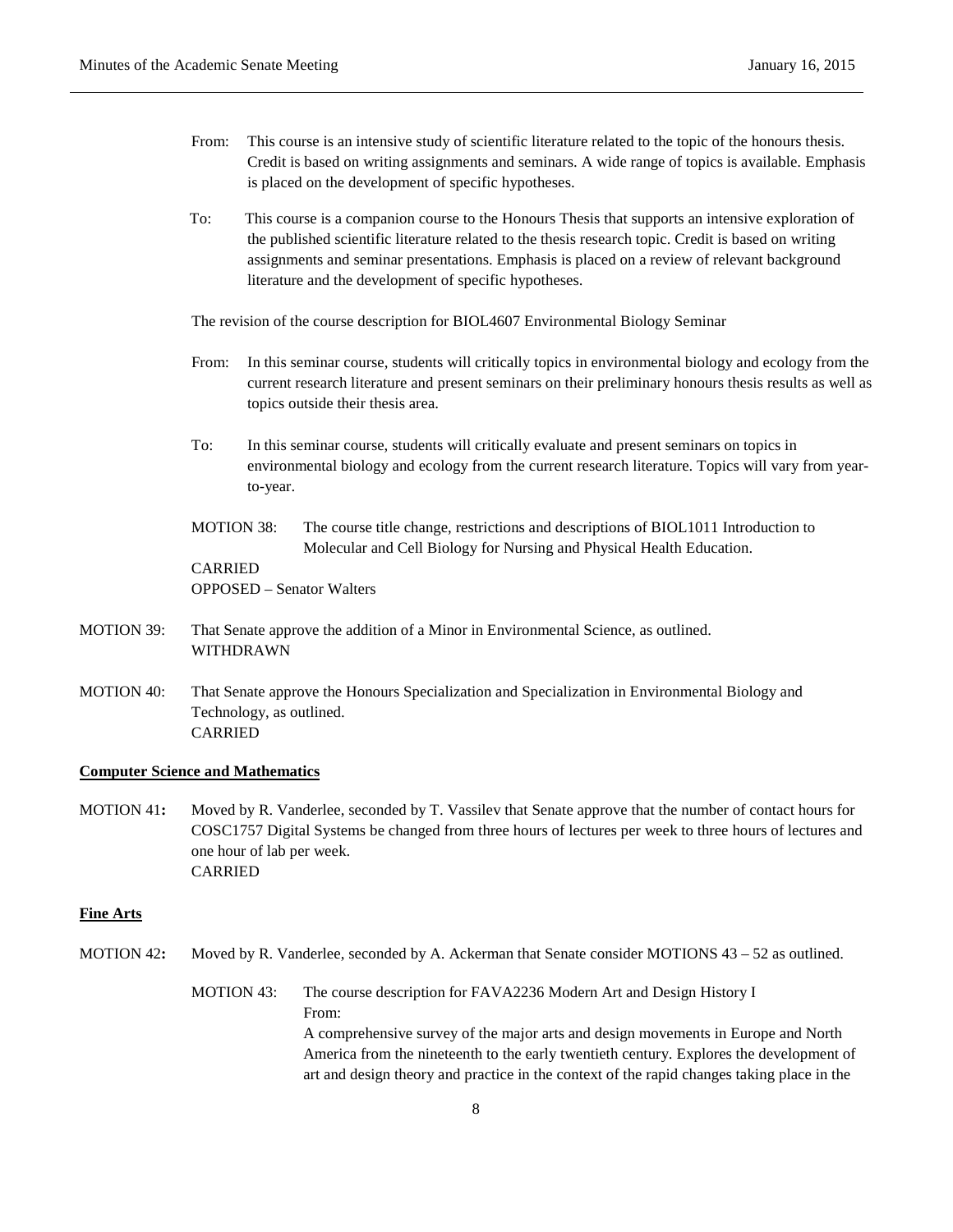social and political environment of modern life. The impact of revolution, industrialization and urbanization upon art and design will be examined as well as the development of new technologies and methods.

#### To:

In this course, students will explore art and design practices during the nineteenth and twentieth centuries. In particular, students will examine these practices in relation to the rapid changes of social and political life that characterize modernity, such as urbanization, industrialization, technological innovation, global capitalism, and colonialism.

MOTION 44: The prerequisite for FAVA2236 Modern Art and Design History I be changed from FAVA1207 to FAVA1206 or FAVA1207 and that the title be changed to Modern Art and Design.

## MOTION 45: The course description for FAVA2237 Modern Art and Design History II be changed From:

Focuses on the movements and themes that dominate art and design and the artists whose individual expression redefined artistic traditions in the twentieth century. Examines artists and their work within their political, social and theoretical context.

### To:

In this course, students will examine modern artworks or art movements that have brought about cultural change, social reform, or political action in different historical periods and geopolitical contexts.

- MOTION 46: The prerequisite for FAVA2237 Modern Art and Design History II be changed from FAVA1207 to FAVA1206 or FAVA1207 and the title be changed to Modern Art History and Social Movements.
- MOTION 47: The course description for FAVA3056 Advanced Painting I be changed

## From:

This is an advanced studio course in the practical and theoretical concerns of painting. Projects will encourage creativity, and the use of both traditional and contemporary techniques.

#### To:

Students will develop a unique visual language in painting by studying contemporary and historical precedent, and the relationship between concept, composition, and medium. Students will explore a variety of creative approaches to painting through the execution of major assignments and independently driven projects, culminating in peer critiques.

MOTION 48: The course description for FAVA 3057 Advanced Painting II be changed

### From:

This is an advanced studio course in the practical and theoretical concerns of painting. The student is expected to develop a level of "professionalism' in producing a series of portfolio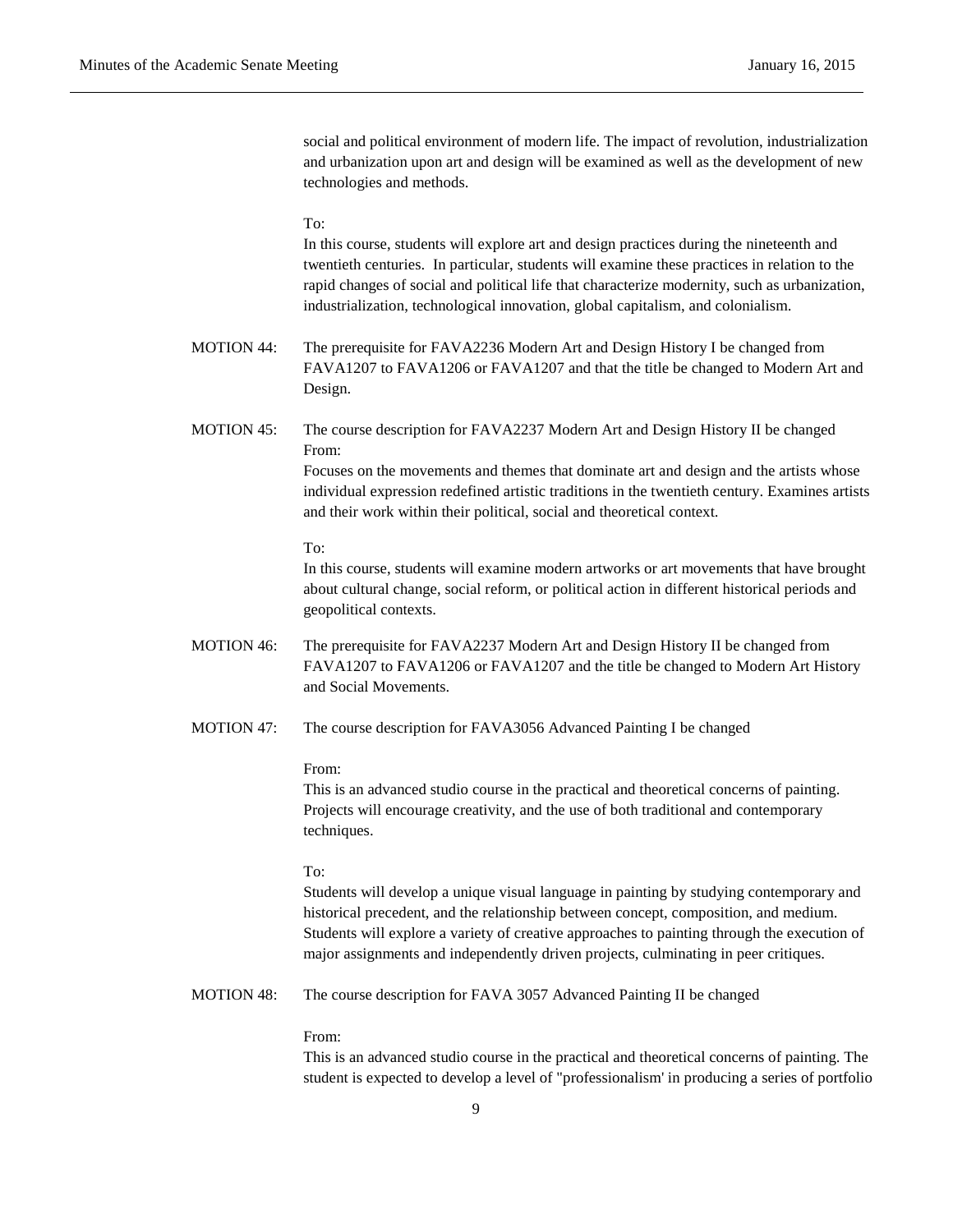works. Students will be encouraged to synthesize conceptual content with material, form and technique.

### To:

Students will focus on evolving existing painting skills. They will push the boundaries of painting by exploring representation, scale, and medium in a range of directed projects and self-motivated assignments. Students will develop visual analysis skills through ongoing peer critiques.

## MOTION 49: The following prerequisite changes:

- FAVA 3056 Advanced Painting I be changed from FAVA2027 to 12 credits of 2000 level studio which must include 3 credits from the following FAVA2026, 2027, 2407
- FAVA 3057 Advanced Painting II be changed from FAVA 2027" to 12 credits of 2000 level studio which must include 3 credits from the following FAVA 2026, 2027, 2407, and that the title be changed to Explorations in Painting

### MOTION 50: The addition of the following new courses as outlined:

- FAVA 2086 Drawing from Life
- FAVA 2126 Printmaking: Screenprinting
- FAVA 2127 Printmaking: Lithography
- FAVA 2226 Printmaking: Intaglio
- FAVA 2227 Printmaking: Relief
- FAVA 2276 Visualizing Canada Pre-1900
- FAVA 2277 Art and Culture in Modern and Contemporary Canada
- FAVA 2406 Drawing: Image and Ideation
- FAVA 2407 Painting: Memory, Imagination, and Narrative
- FAVA 2416 Sculpture: Carving and Reduction
- FAVA 2417 Sculpture: Material and Structure
- FAVA 2426 Digital Photography
- FAVA 2427 Video and Time-Based Media
- FAVA 2506 Figure Study
- FAVA 2507 Art Abroad
- FAVA 2516 Community-Based Practice
- FAVA 3046 Critical Theories in Art History and Visual Studies.
- FAVA 3096 Drawing: Contemporary Approaches
- FAVA 3097 Explorations in Drawing
- FAVA 3106 Interdisciplinary Practice
- FAVA 3136 Advanced Printmaking
- FAVA 3137 Mixed Print Media
- FAVA 3146 Explorations in Sculpture
- FAVA 3147 Extended Sculpture Practice
- FAVA 3156 Explorations in Digital Media
- FAVA 3346 Theoretical Issues in Contemporary Art
- FAVA 4066 Issues in Curation and Museum Representation
- FAVA 4067 Topics in Art History and Visual Studies

## MOTION 51: The deletion of the following courses:

FAVA 2146 Design and Colour I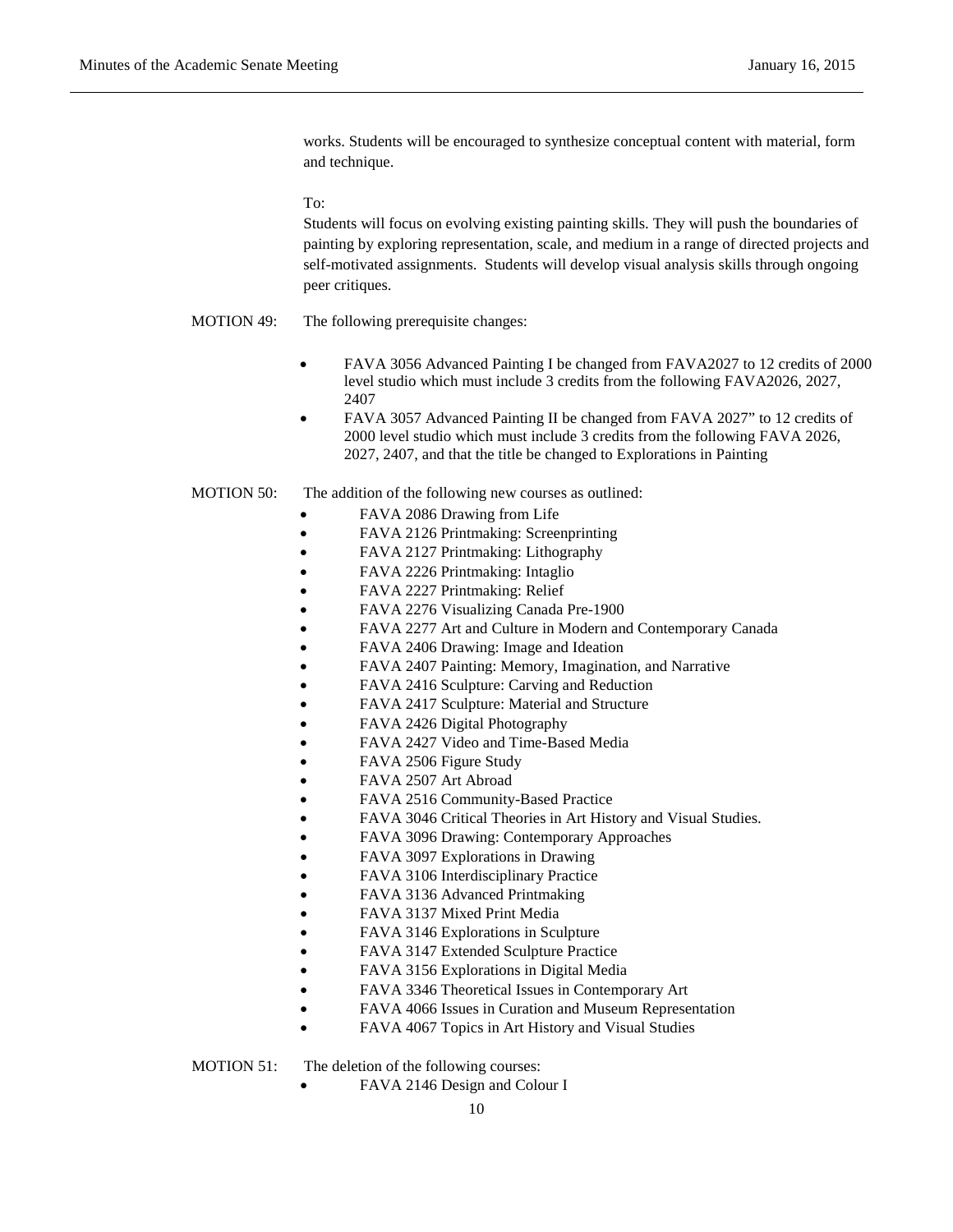- FAVA 2147 Design and Colour II
- FAVA 2346 Themes in Contemporary Art
- FAVA 2347 Topics in Contemporary Art
- FAVA 3026 Intaglio Printmaking
- FAVA 3027 Relief Printmaking
- FAVA 3036 Advanced Studio in Art
- FAVA 3047 Seminar in Art
- FAVA 3066 Photography I
- FAVA 3067 Photography II
- FAVA 3086 Life Drawing I
- FAVA 3087 Life Drawing II
- FAVA 3126 Screenprinting
- FAVA 3127 Lithography
- FAVA 3376 Canadian Art History I
- FAVA 3377 Canadian Art History II
- FAVA 4026 Special Studies in Painting I
- FAVA 4027 Special Studies in Painting II
- FAVA 4036 Advanced Printmaking I
- FAVA 4037 Advanced Printmaking II
- FAVA 4046 Art and Critical Theory I
- FAVA 4047 Art and Critical Theory II

MOTION 52: The change in the program requirements for FAVA. CARRIED

#### **Gender Equality and Social Justice**

MOTION 53: Moved by R. Vanderlee, seconded by G. McCann that Senate approve that the course description for GEND3127 Gender, Globalization, and Human Rights be modified as outlined:

### From:

This course is designed to familiarize students with a range of issues related to gender and globalization. To achieve this end, the course will first endeavour to make sense of the concept of globalization; this will necessitate a look at how globalization is structured, how it operates and how it conditions both local and global contexts. We will investigate gender relations and gendered processes in the contexts of economic, legal, political, and/or cultural globalization. Specific topics may include the feminization of labour and poverty, sex work and trafficking, development and neoliberalism, militarization, migration, and social justice activism. This course may be credited towards Sociology and Political Science.

#### To:

Students will study a range of human rights issues related to gender and globalization. To achieve this end, they will first endeavour to make sense of the concept of globalization; this will necessitate a look at how globalization is structured, how it operates and how it conditions both local and global contexts. Students will investigate gender relations, processes, and human rights in the contexts of economic, legal, political, and/or cultural globalization. Specific topics may include the feminization of labour and poverty, sex work and trafficking, development and neoliberalism, militarization, migration, and social justice activism. This course may be credited towards Sociology and Political Science.

### CARRIED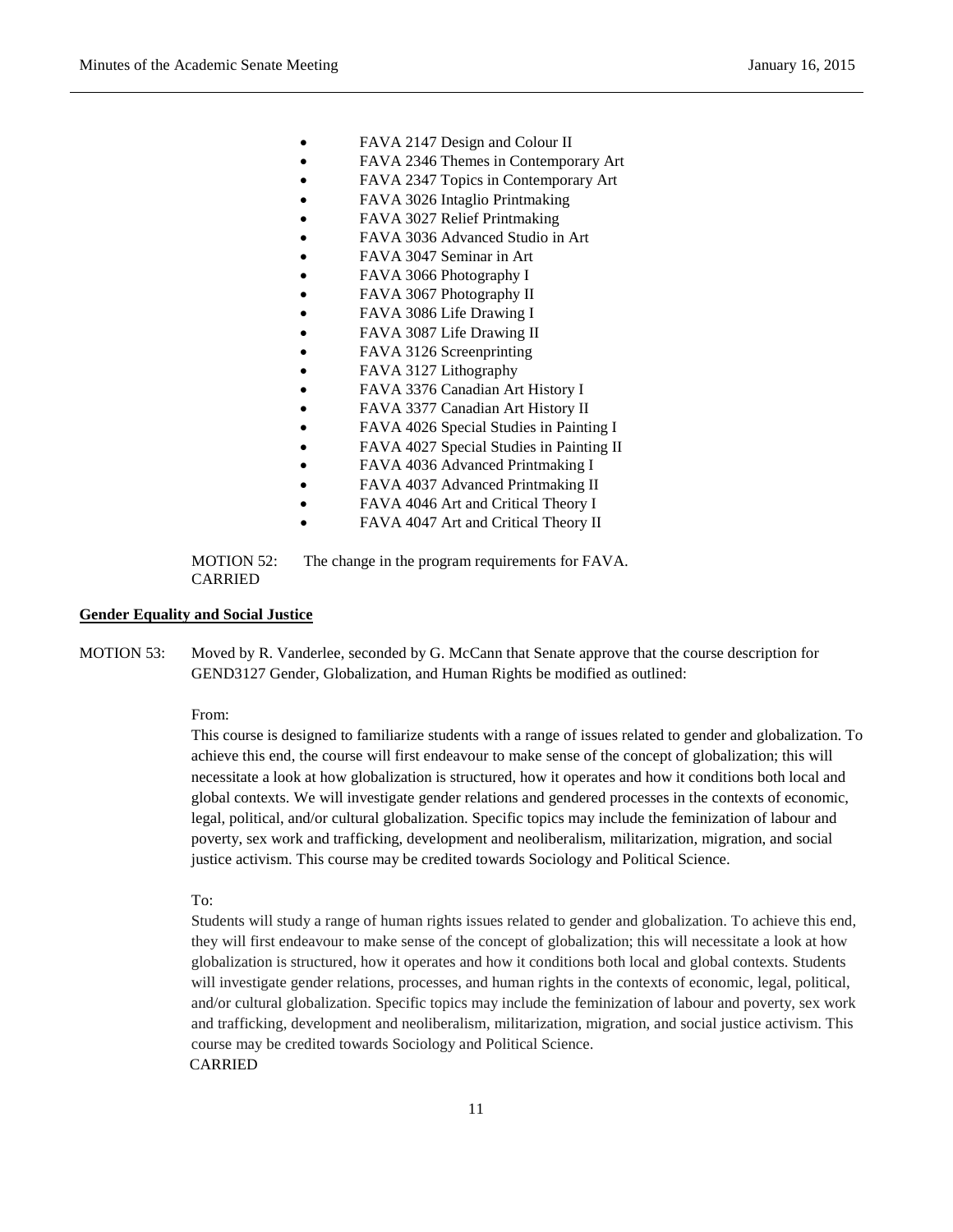### **Psychology**

- MOTION 54: Moved by R. Vanderlee, seconded by M. Saari that Senate approve the cross-coding of the following courses:
	- CHFS4316 Fieldwork in ABA with PSYC4316 Fieldwork in ABA
	- CHFS4205 Practicum in ABA-Lifespan with PSYC4225 Practicum in ABA-Lifespan
	- CHFS4305 Practicum in EIBI-ASD with PSYC4235 Practicum in EIBI-ASD

CARRIED

## **FACULTY OF APPLIED AND PROFESSIONAL STUDIES**

### **School of Business**

MOTION 55**:** Moved by R. Vanderlee, seconded by A. Ackerman that Senate approved MOTIONS 56 – 59 as follows:

MOTION 56: The recommendation of granting up to 15 transfer credits to students with post diploma courses in Accounting where a grade of 70% or better has been achieved. The recommendation will be determined by the director or designate of the School of Business and decided by the Registrar's Office and will be consistent with existing transfer credit practices.

- MOTION 57**:** The prerequisite for MKTG4436 Innovative Approaches in Marketing be changed: From: MKTG1126 and TMGT1106 To: MKTG2127 Marketing for Managers.
- MOTION 58: The removal of Senate Regulation 2.42 Advanced Standing for Applicants Holding Credit Towards Their CA, CGA, or CMA Designations, from the Senate approved policy document.

MOTION 59: The addition of ADMN2156 Introduction to Entrepreneurship. CARRIED

### **School of Nursing**

MOTION 60: Moved by R. Vanderlee, seconded by K. McCullough that Senate approve MOTIONS 61 and 62 as follows:

- MOTION 61: The requisites and descriptions for the Nipissing University Scholar Practitioner Program courses in the academic calendar be changed from their current listing to the listings provided in the attached document.
- MOTION 62: The requisites for the Nipissing University RPN to BScN Blended Learning Program courses be changed from their current listing to the listings provided in the attached document.
- CARRIED

## **SCHULICH SCHOOL OF EDUCATION**

### **Aboriginal Teacher Certification Diploma Program**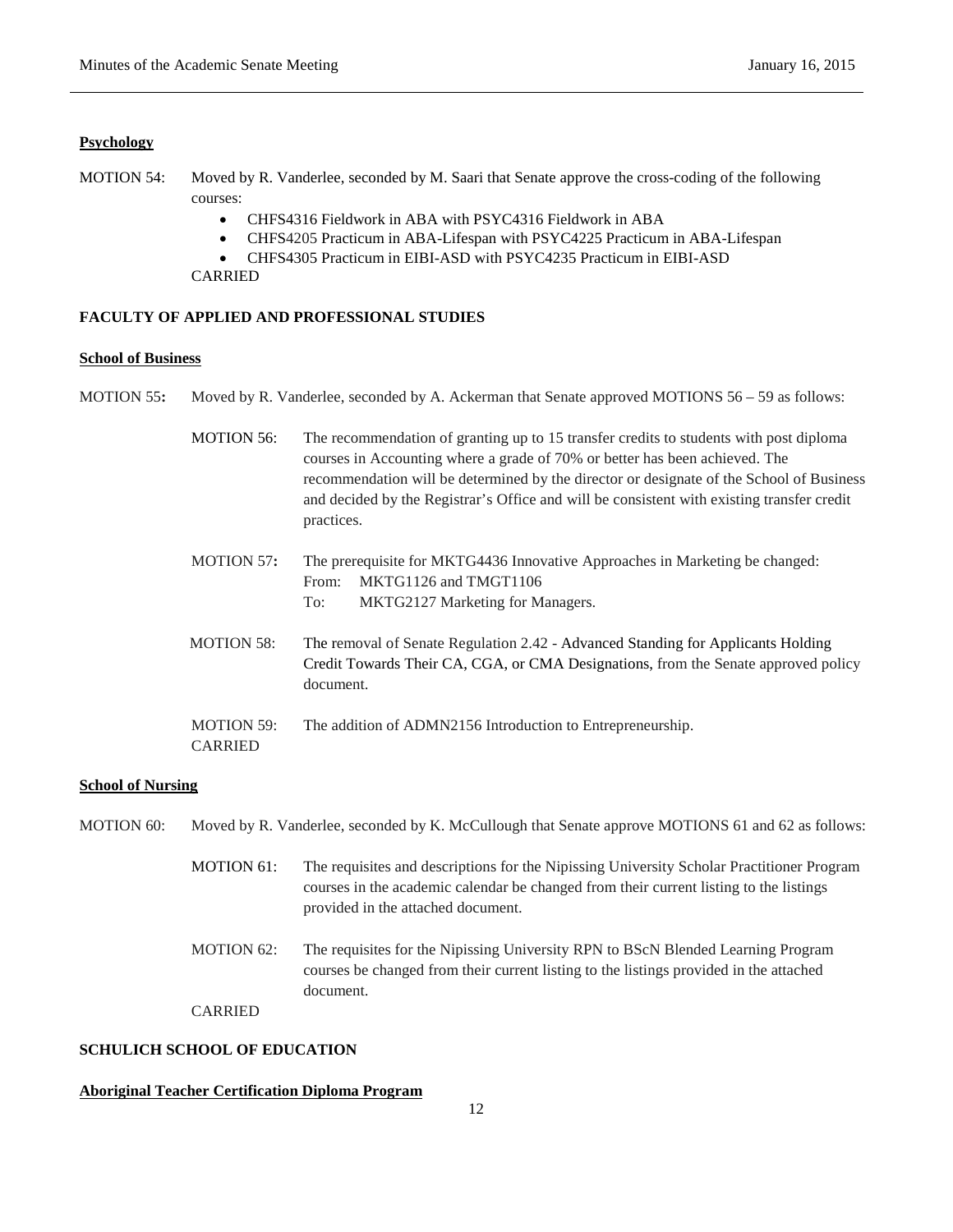MOTION 63: Moved by R. Vanderlee, seconded by D. Borman that Senate approve MOTIONS 64 - 69 as follows:

MOTION 64**:** The modified admission requirements for the Aboriginal Teacher Certification Diploma Program:

## **Current Aboriginal Teacher Certification Diploma Program Policy**

Applicants must meet each of the following four requirements in order to be considered for admission: 1. One of the following completed certifications:

- Early Childhood Education (ECE);
- Native Classroom Assistant Diploma Program (NCADP);
- Native Special Education Assistant Diploma Program (NSEADP);
- Native Language Teaching Certificate (NLTC); or Social/Education Counsellor.
- 2. Proof of three years of successful working with Primary/Junior Division students in an educational setting. Candidates must have a minimum of 700 hours of experience per year.
- 3. Proof of an Ontario Secondary School Diploma Grade 12 or equivalent.
- 4. Proof of Aboriginal descent

## **Proposed Change to Aboriginal Teacher Certification Program Admission Policy**

Applicants must meet each of the following requirements to be considered for admission:

- 1. One of the following completed certifications from an accredited university or college:
	- Early Childhood Education (ECE);
	- Native Classroom Assistant Diploma Program (NCADP);
	- Native Special Education Assistant Diploma Program (NSEADP);
	- Native Language Teaching Certificate (NLTC);
	- An undergraduate degree from an accredited university.
- 2. Proof of Aboriginal ancestry
- 3. Valid Criminal Reference Check including a Vulnerable Sector Screening within six months of start date
- MOTION 65**:** The modified graduation requirements for the Aboriginal Teacher Certification Diploma Program:

## **Current Aboriginal Teacher Certification Diploma Program Graduation Policy**

- To graduate with an Aboriginal Teacher Certification Diploma and to qualify for an Ontario Teaching Certificate students must:
	- a) Satisfy all of the stated requirements for the diploma;
	- b) Students must be successful in all practicum sessions;
	- **c)** Complete all required courses with a minimum of 60% in each course.

### **Proposed Change to Aboriginal Teacher Certification Diploma Graduation Policy**

- To graduate with an Aboriginal Teacher Certification Diploma and to qualify for an Ontario Certificate of Qualification students must:
	- a) Satisfy all of the stated requirements for the diploma;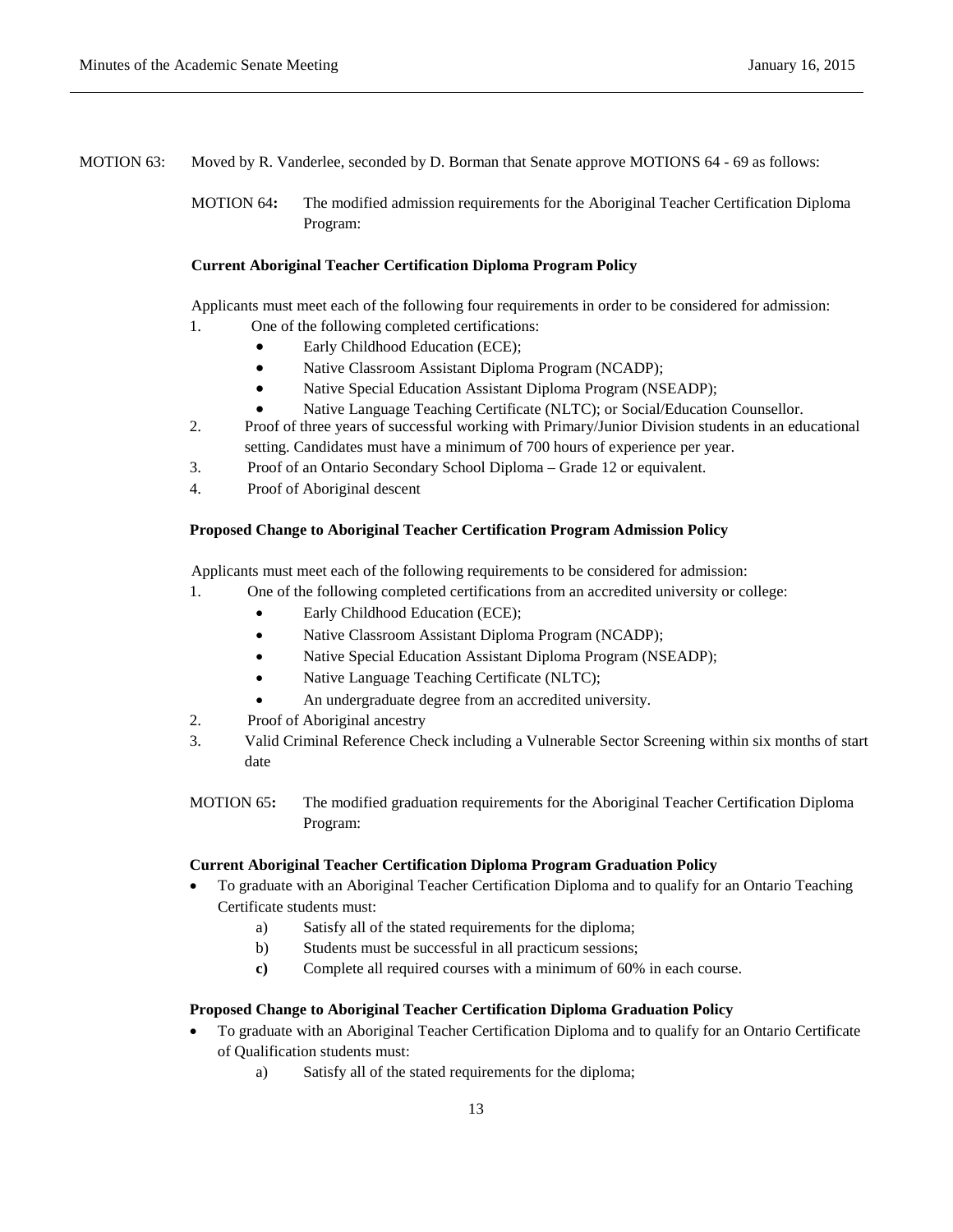- b) Students must be successful in all practicum sessions;
- c) Complete all courses with a minimum of 60% in each course;
- d) Complete all stated requirements within six years from your start date.

#### **Native Classroom Assistant Diploma Program**

MOTION 66: The modified admission requirements to the Native Classroom Assistant Diploma Program as outlined:

### **Current Native Classroom Assistant Diploma Program Policy**

# NCADP Part I:

Applicants must:

- have completed a minimum of Ontario Grade 12;
- be of Aboriginal descent;
- be recommended to the Program by an Aboriginal organization;
- have a recent criminal record check

## NCADP Part II:

Applicants must have:

- successfully completed Part I;
- one year of classroom experience such as a classroom assistant (minimum of 200 hours, either paid or volunteer) which can be verified;
- a practicum information form.

or

- an educational assistant certificate, or an early childhood education diploma, or a developmental services worker diploma; and
- one year of classroom experience such as a classroom assistant (minimum of 200 hours, either paid or volunteer) which can be verified.
- a recent criminal reference check

# NCADP Part III:

Applicants must have:

- successfully completed Part II;
- two years of classroom experience as a classroom assistant (minimum 400 hours, either paid or volunteer) which can be verified;
- a practicum information form.

## **Proposed Change to Native Classroom Assistant Program Admission Policy**

NCADP Part 1:

- Minimum completion of Ontario Grade 12 or equivalent. Candidates without grade 12 can be admitted if they are 20 years or older and have been out of school for two years or more; and,
- Recent Criminal Reference Check including a Vulnerable Sector Check.

Students are encouraged to obtain classroom experience before commencing the program.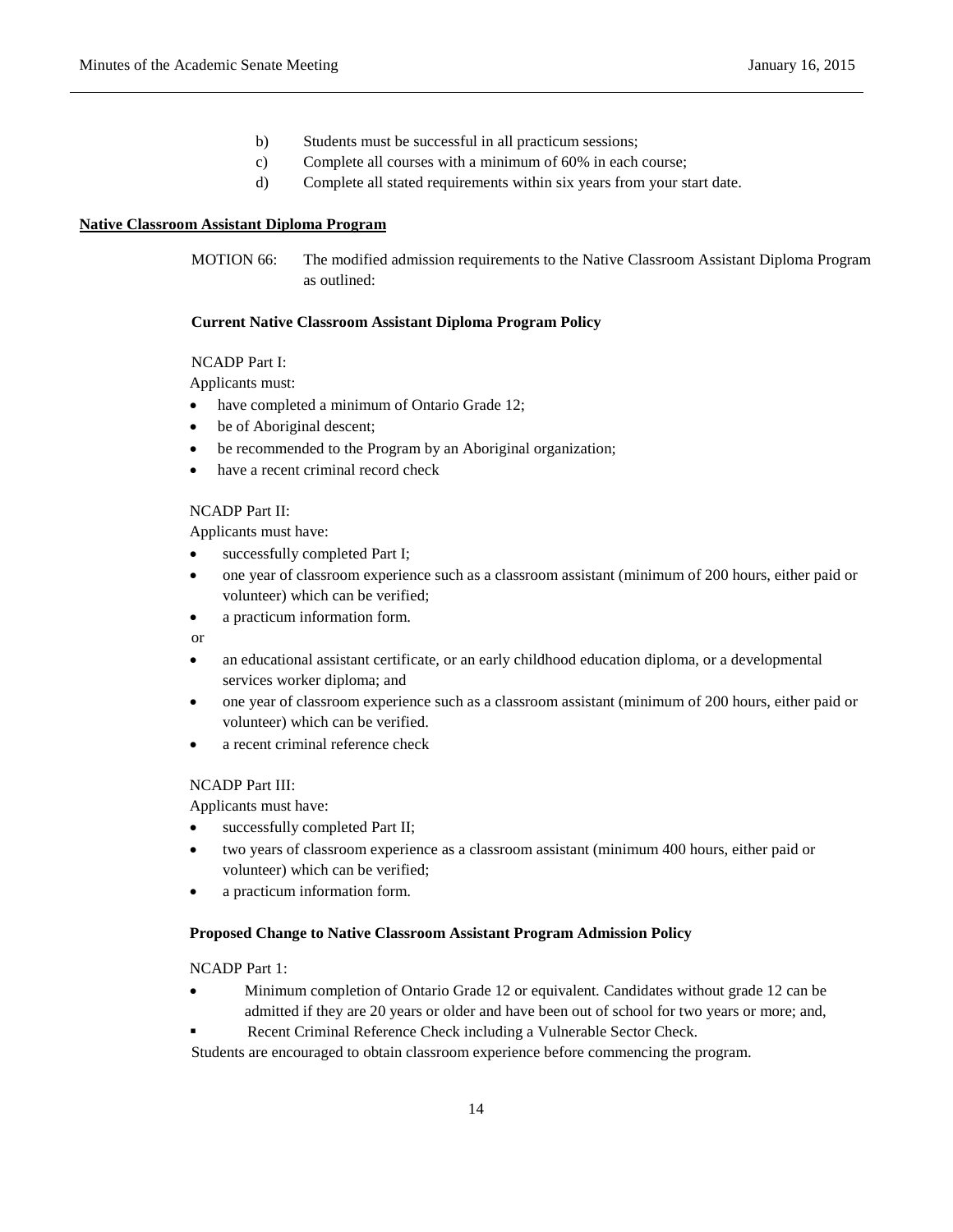NCADP Part II:

- Successful completion of NCADP Part I courses with a minimum of 60% in each course; and,
- Successful completion of EDUC 1010 NCADP Practicum I. Or
- An Educational Assistant Certificate, or an Early Childhood Education Diploma, or a Developmental Services Worker Diploma;
- One year of classroom experience such as a classroom assistant (minimum 200 hours, either paid or volunteer) which can be verified; and,
- Recent Criminal Reference Check including a Vulnerable Sector Check.

NCADP Part III:

- Successful completion of NCADP Part II courses with a minimum of 60% in each course; and,
- Successful completion of EDUC 2010 NCADP Practicum II.

MOTION 67**:** The modified graduation requirements for the Native Classroom Assistant Diploma Program as outlined:

### **Current Native Classroom Assistant Diploma Program Graduation Policy**

- To graduate with an Native Classroom Assistant Diploma students must:
	- a) Satisfy all of the stated requirements for the diploma;
	- b) Students must be successful in all practicum sessions;
	- c) Students must have an overall average of 60% with no less than 50% in any course and not less than 60% in the following courses:
		- i) EDUC1012 NCADP Primary Methods I
		- ii) EDUC 1022 NCADP Junior Methods I
		- iii) EDUC 2011 NCADP Primary Methods II
		- iv) EDUC 2021 NCADP Junior Methods II
		- v) EDUC 3011 NCADP Primary Methods III
		- vi) EDUC 3021 NCADP Junior Methods III

#### **Proposed Change to Native Classroom Assistant Diploma Graduation Policy**

- To graduate with a Native Classroom Assistant Diploma in Education students must:
	- a) Satisfy all of the stated requirements for the diploma;
	- b) Students must be successful in all practicum sessions;
	- c) Complete all required courses with a minimum of 60% in all courses;
	- d) Complete all stated requirements within six years from your start date.

## **Teacher of Anishnaabemwin as a Second Language Diploma Program**

MOTION 68: That Senate approve that the modified admission requirements to the Teacher of Anishnaabemwin as a Second Language Diploma Program as outlined:

## **Current Teacher of Anishnaabemwin as a Second Language Diploma Program Policy**

1. Minimum completion of Ontario Grade 12 or equivalent. Candidates without grade 12 can be admitted if they are 21 years or older and have been out of school for two years or more;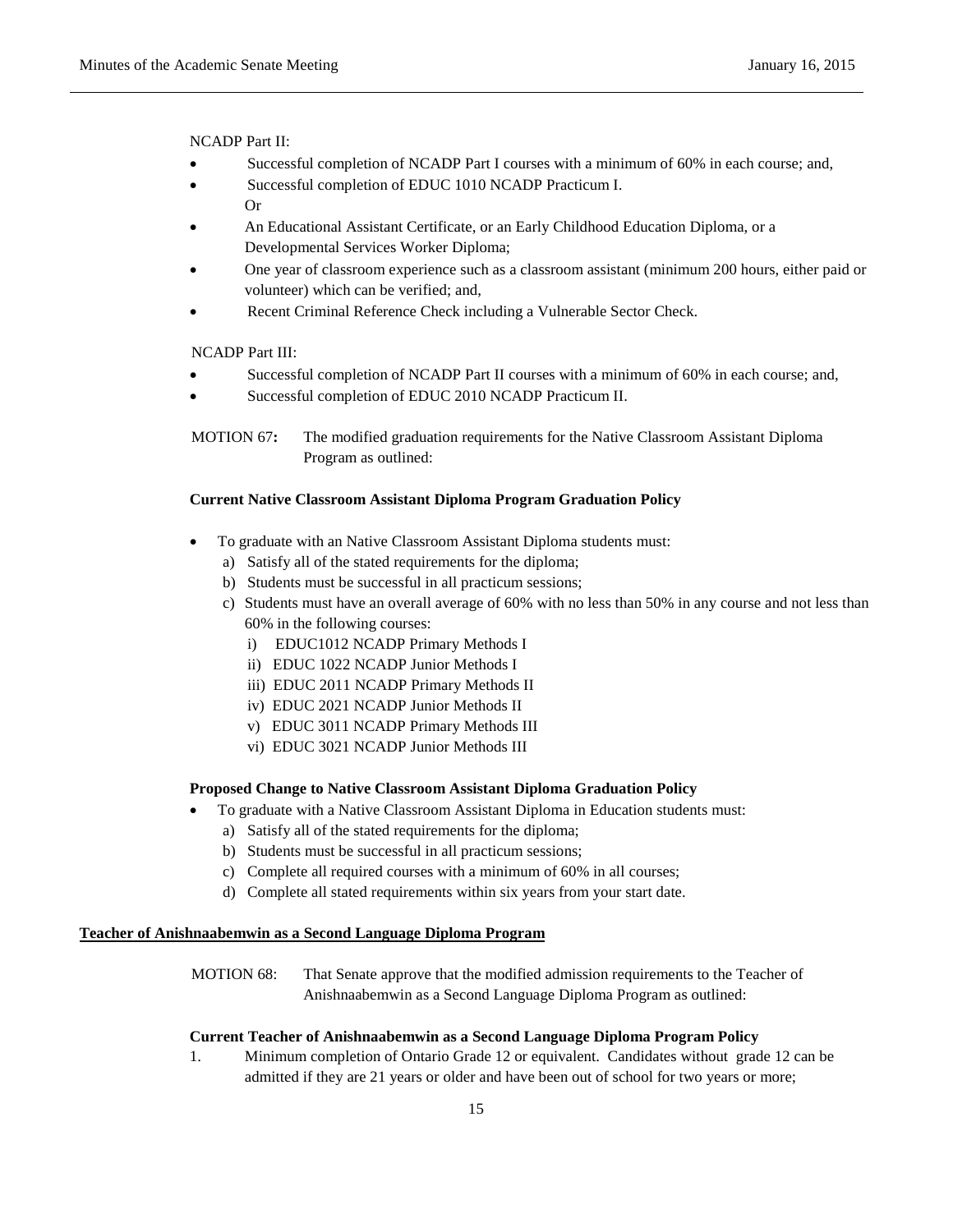- 2. A one-page statement outlining why you wish to be a teacher of Ojibwe;
- 3. Two letters of reference of which one letter is from an individual in a professional capacity who can attest to your level of fluency (Chief and Council, Education Director, Education Authority Board member, Cultural Committee member, etc.);
- 4. Be of Aboriginal descent.

## **Proposed Change to Teacher of Anishnaabemwin as a Second Language Program Admission Policy**

- 1. Minimum completion of Ontario Grade 12 or equivalent. Candidates without grade 12 can be admitted if they are 20 years or older and have been out of school for two years or more;
- 2. A one-page statement outlining why you wish to be a teacher of Anishnaabemwin;
- 3. Two letters of reference of which one letter is from an individual (not a family member) in a professional capacity who can attest to your level of fluency (Chief and Council, Education Director, Education Authority Board member, Cultural Committee member, etc.);
- 4. Valid Criminal Reference Check including a Vulnerable Sector Screening within six months of start date;
- 5. Completion of an Anishnaabemwin Language Assessment that includes a written and oral component.

MOTION 69**:** The modified graduation requirements for the Teacher of Anishnaabemwin as a Second Language Diploma Program as outlined:

### **Current Teacher of Anishnaabemwin as a Second Language Diploma Program Graduation Policy**

- To graduate with a Teacher of Anishnaabemwin as a Second Language Diploma and to qualify got an Ontario Certificate of Qualification students must:
- a) Satisfy all of the stated requirements for the diploma;
- b) Students must be successful in all practicum sessions;
- c) Complete all courses with a minimum of 50% in any one course and a overall average of 60% in each of the three summer components;
- d) Students who fail one summer component must retake the component before being allowed to continue in the program.

### **Proposed Change to Teacher of Anishnaabemwin as a Second Language Diploma Graduation Policy**

- To graduate with a Teacher of Anishnaabemwin as a Second Language Diploma and to qualify got an Ontario Certificate of Qualification students must:
- a) Satisfy all of the stated requirements for the diploma;
- b) Students must be successful in all practicum sessions;
- c) Complete all required courses with a minimum of 50% in any one course and an overall average of 60% in the program;
- d) Must demonstrate fluency proficiency in Anishnaabemwin with a minimum rating of Level 3 in an Anishnaabemwin Language Proficiency Evaluation that includes an oral and written component;
- e) Complete all stated requirements within six years from your start date.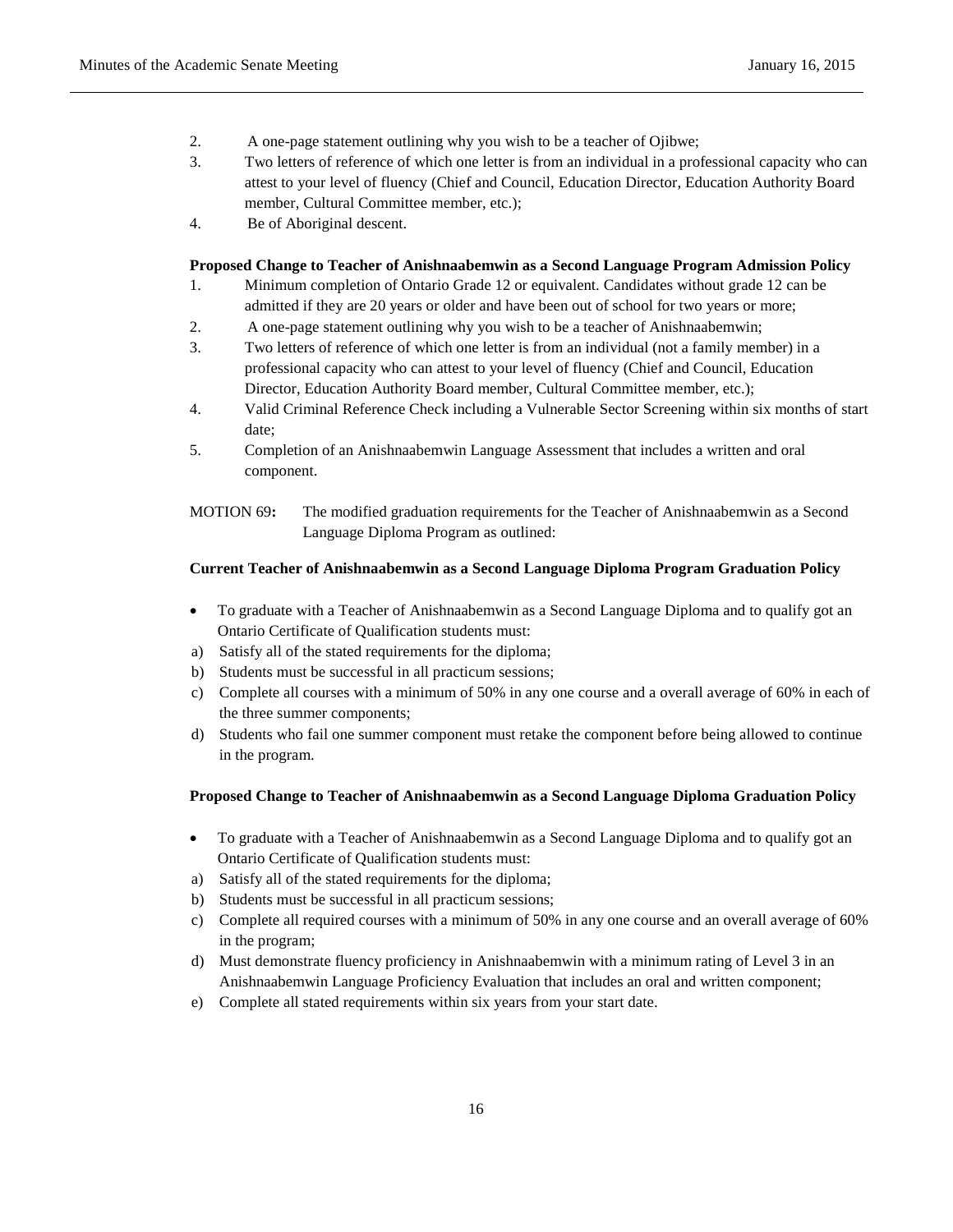#### **Bachelor of Physical and Health Education**

MOTION 70**:** Moved by R. Vanderlee, seconded by M. Saari that Senate approve that the program requirements of the Bachelor of Physical and Health Education add "No more than 24 credits of practicals can be counted toward meeting the BPHE degree requirements." CARRIED

#### **Degree Route Name Change Proposal**

MOTION 70**:** Moved by R. Vanderlee, seconded by D. Borman that Senate approve the degree route name change from Orientation to Teaching to Concurrent Education, as outlined. CARRIED

#### **GRADUATE STUDIES COUNCIL**

- MOTION 71**:** Moved by S. Rich, seconded by J. Dech that the Report of the Graduate Studies Council, dated January 6, 2015 be received. CARRIED
- MOTION 72**:** Moved by S. Rich, seconded by A. Ackerman that Senate approve that the prerequisite for EDUC5676 Qualitative Approaches to Educational Research and EDUC5677 Quantitative Approaches to Educational Research, be updated to include EDUC6116 Critical Conversations in Educational Research. CARRIED
- MOTION 73**:** Moved by S. Rich, seconded by H. Zhu that Senate approve the addition of EDUC5237 Educating for Environmental Sustainability, as outlined. CARRIED

## **ELECTIONS**

• Elect three representatives, one from each Faculty, to serve on the Selection Committees for the Chancellor's Award for Excellence in Teaching and the Nipissing University Award for CASBU members. Each representative will serve on both committees,

Arts and Science: ACCLAIMED Senator Noël Applied and Professional Studies: ACCLAIMED –Senator McCullough Schulich School of Education: ACCLAIMED – Senator Graham

### REPORTS FROM OTHER BODIES

#### Board of Governors

Board representative Senator Palangio announced that there has been no meeting of the Board of Governors since December 4. The next meeting is Thursday, February 5. He added that North Bay city Councillor Derek Shogren will assume the duties as the Mayor's representative on the Board.